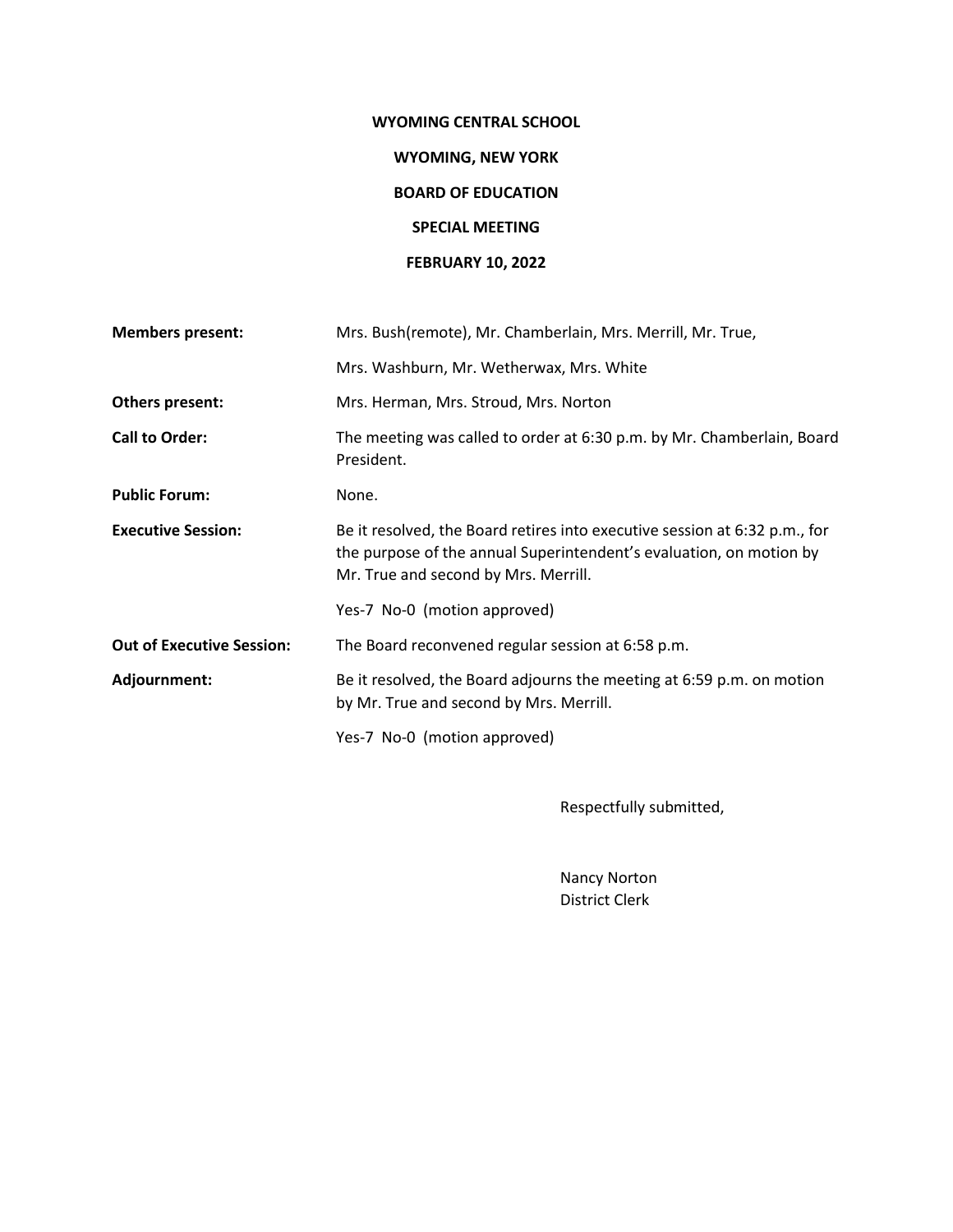#### **WYOMING CENTRAL SCHOOL**

## **WYOMING, NEW YORK**

# **BOARD OF EDUCATION**

#### **REGULAR MEETING**

## **FEBRUARY 10, 2022**

| <b>Members present:</b>    | Mrs. Bush(remote), Mr. Chamberlain, Mrs. Merrill, Mr. True, Mrs.<br>Washburn, Mr. Wetherwax, Mrs. White                                                                                                                                                                                                                                                                                                                                                                       |  |
|----------------------------|-------------------------------------------------------------------------------------------------------------------------------------------------------------------------------------------------------------------------------------------------------------------------------------------------------------------------------------------------------------------------------------------------------------------------------------------------------------------------------|--|
| Others present:            | Mrs. Herman, Mrs. Stroud, Mrs. Norton                                                                                                                                                                                                                                                                                                                                                                                                                                         |  |
| Guests:                    | Sherri Bartz, Amy Camp, Meghan Barker, Danyle Raines, Tom Jaroszek,<br>Marsha Morgan, Lisa M. Heineman                                                                                                                                                                                                                                                                                                                                                                        |  |
| <b>Call to Order:</b>      | The meeting was called to order at 7:00 p.m. by Mr. Chamberlain, Board<br>President.                                                                                                                                                                                                                                                                                                                                                                                          |  |
| <b>Approval of Agenda:</b> | Be it resolved, the Board approves the agenda with additions on motion<br>by Mr. True and second by Mrs. Washburn.                                                                                                                                                                                                                                                                                                                                                            |  |
|                            | Yes-7 No-0 (motion approved)                                                                                                                                                                                                                                                                                                                                                                                                                                                  |  |
| <b>Presentations:</b>      | Amy Camp, Meghan Barker and Sherri Bartz members of the CDEP<br>committee gave a presentation, on the multi-year implementation of<br>Restorative Justice Practice Training, and how it is implemented in their<br>classrooms.                                                                                                                                                                                                                                                |  |
| <b>Public Forum:</b>       | Jessica Merrill addressed a shift in the middle school culture, creating an<br>uncomfortable learning environment: students feeling isolated and<br>bullied for not belonging to certain groups and teachers reinforcing<br>those groups; students taking surveys and participating in discussion,<br>based on Restorative Justice Practices, on topics that should be<br>discussed by families, not at school; public displays of affection taking<br>place in the hallways. |  |
|                            | Marsha Morgan spoke in regard to kids are feeling excluded.                                                                                                                                                                                                                                                                                                                                                                                                                   |  |
|                            | Danyle Raines spoke in regard to kids being divided, teachers siding with<br>certain groups, the Wyoming school family being divided and the need<br>to fix what is broken.                                                                                                                                                                                                                                                                                                   |  |
| <b>Communications:</b>     | None.                                                                                                                                                                                                                                                                                                                                                                                                                                                                         |  |
| <b>Action Items:</b>       | Be it resolved, the Board approves the minutes of the 1/13/22 regular<br>meeting on motion by Mr. True and second by Mrs. Merrill.                                                                                                                                                                                                                                                                                                                                            |  |
|                            | Yes-7 No-0 (motion approved)                                                                                                                                                                                                                                                                                                                                                                                                                                                  |  |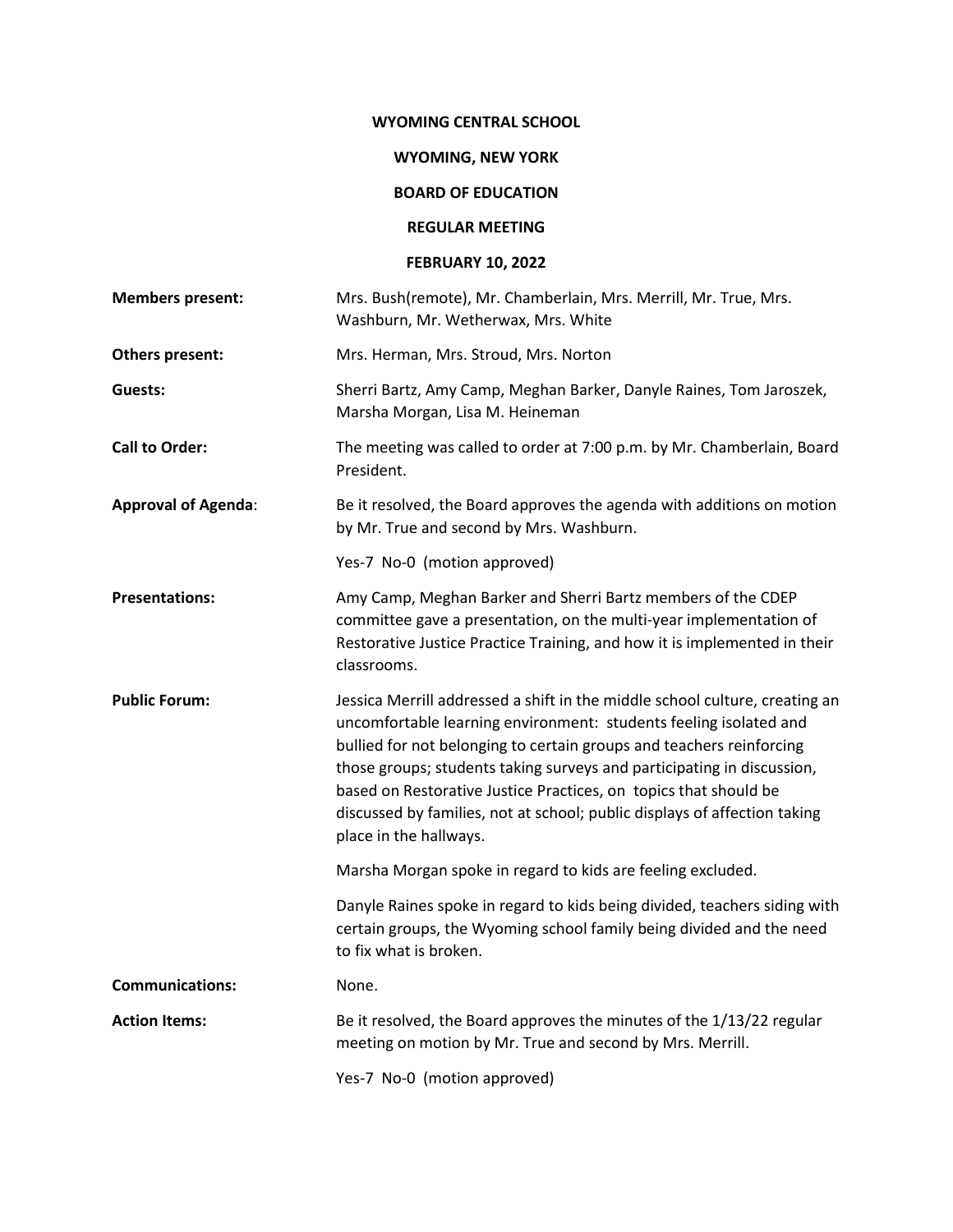|                                 | Be it resolved, the Board approves the January 2022 Treasurer's Report<br>and Budget Transfers on motion by Mr. True and second by Mrs. Merrill.                                                                                                                                                                                                                                                                                                                                                                                                                                                                                                                               |                                                                                                                                                    |  |
|---------------------------------|--------------------------------------------------------------------------------------------------------------------------------------------------------------------------------------------------------------------------------------------------------------------------------------------------------------------------------------------------------------------------------------------------------------------------------------------------------------------------------------------------------------------------------------------------------------------------------------------------------------------------------------------------------------------------------|----------------------------------------------------------------------------------------------------------------------------------------------------|--|
|                                 | Yes-7 No-0 (motion approved)                                                                                                                                                                                                                                                                                                                                                                                                                                                                                                                                                                                                                                                   |                                                                                                                                                    |  |
| <b>President's Report:</b>      | repaired.                                                                                                                                                                                                                                                                                                                                                                                                                                                                                                                                                                                                                                                                      | The John Deere tractor suffered a malfunction carrying salt and is being                                                                           |  |
| <b>Superintendent's Report:</b> | Awaiting updates to the masking mandate for school districts in March.                                                                                                                                                                                                                                                                                                                                                                                                                                                                                                                                                                                                         |                                                                                                                                                    |  |
|                                 | Sam West, Resource Officer, will hold a DARE presentation for 4th-8 th<br>graders.                                                                                                                                                                                                                                                                                                                                                                                                                                                                                                                                                                                             |                                                                                                                                                    |  |
|                                 | Lauren (Restore(sexual assault services) in Wyoming County) will be at<br>our district March 21 <sup>st</sup> and 23 <sup>rd</sup> to educate on Erin's Law (requires that<br>all public schools in each state implement a prevention-oriented child<br>sexual abuse program which teaches: Students in grades preK-12 <sup>th</sup><br>grade, age-appropriate techniques to recognize child sexual abuse and<br>tell a trusted adult, school personnel all about child sexual abuse,<br>parents and guardians the warning signs of child sexual abuse, plus<br>needed assistance, referral or resource information to support sexually<br>abused children and their families. |                                                                                                                                                    |  |
| <b>Old Business:</b>            | None.                                                                                                                                                                                                                                                                                                                                                                                                                                                                                                                                                                                                                                                                          |                                                                                                                                                    |  |
| <b>New Business:</b>            |                                                                                                                                                                                                                                                                                                                                                                                                                                                                                                                                                                                                                                                                                | Be it resolved, the Board approves to nominate the following nominees,<br>for at-large positions on the Board of Cooperative Educational Services, |  |
|                                 |                                                                                                                                                                                                                                                                                                                                                                                                                                                                                                                                                                                                                                                                                | whose terms of office would begin on July 1, 2022, on motion by Mrs.<br>Merrill and second by Mr. True:                                            |  |
|                                 | 3 Year Term                                                                                                                                                                                                                                                                                                                                                                                                                                                                                                                                                                                                                                                                    | Norbert Fuest(seeking re-election)                                                                                                                 |  |
|                                 |                                                                                                                                                                                                                                                                                                                                                                                                                                                                                                                                                                                                                                                                                | 2039 Church Road, Darien Center, NY 14040                                                                                                          |  |
|                                 |                                                                                                                                                                                                                                                                                                                                                                                                                                                                                                                                                                                                                                                                                | <b>Resident in Attica CSD</b>                                                                                                                      |  |
|                                 | 3 Year Term                                                                                                                                                                                                                                                                                                                                                                                                                                                                                                                                                                                                                                                                    | Robert DeBruycker (seeking re-election)                                                                                                            |  |
|                                 |                                                                                                                                                                                                                                                                                                                                                                                                                                                                                                                                                                                                                                                                                | 14 Fisk Place, Avon, NY 14414                                                                                                                      |  |
|                                 |                                                                                                                                                                                                                                                                                                                                                                                                                                                                                                                                                                                                                                                                                | Resident in Avon CSD                                                                                                                               |  |
|                                 | 3 Year Term                                                                                                                                                                                                                                                                                                                                                                                                                                                                                                                                                                                                                                                                    | Christy Crandall Bean (seeking re-election)                                                                                                        |  |
|                                 |                                                                                                                                                                                                                                                                                                                                                                                                                                                                                                                                                                                                                                                                                | 24 Massachusetts Street - PO Box 945                                                                                                               |  |
|                                 |                                                                                                                                                                                                                                                                                                                                                                                                                                                                                                                                                                                                                                                                                | Nunda, NY 14517                                                                                                                                    |  |
|                                 |                                                                                                                                                                                                                                                                                                                                                                                                                                                                                                                                                                                                                                                                                | Resident in Keshequa CSD                                                                                                                           |  |

Information on the current status of the district's grants, was reviewed.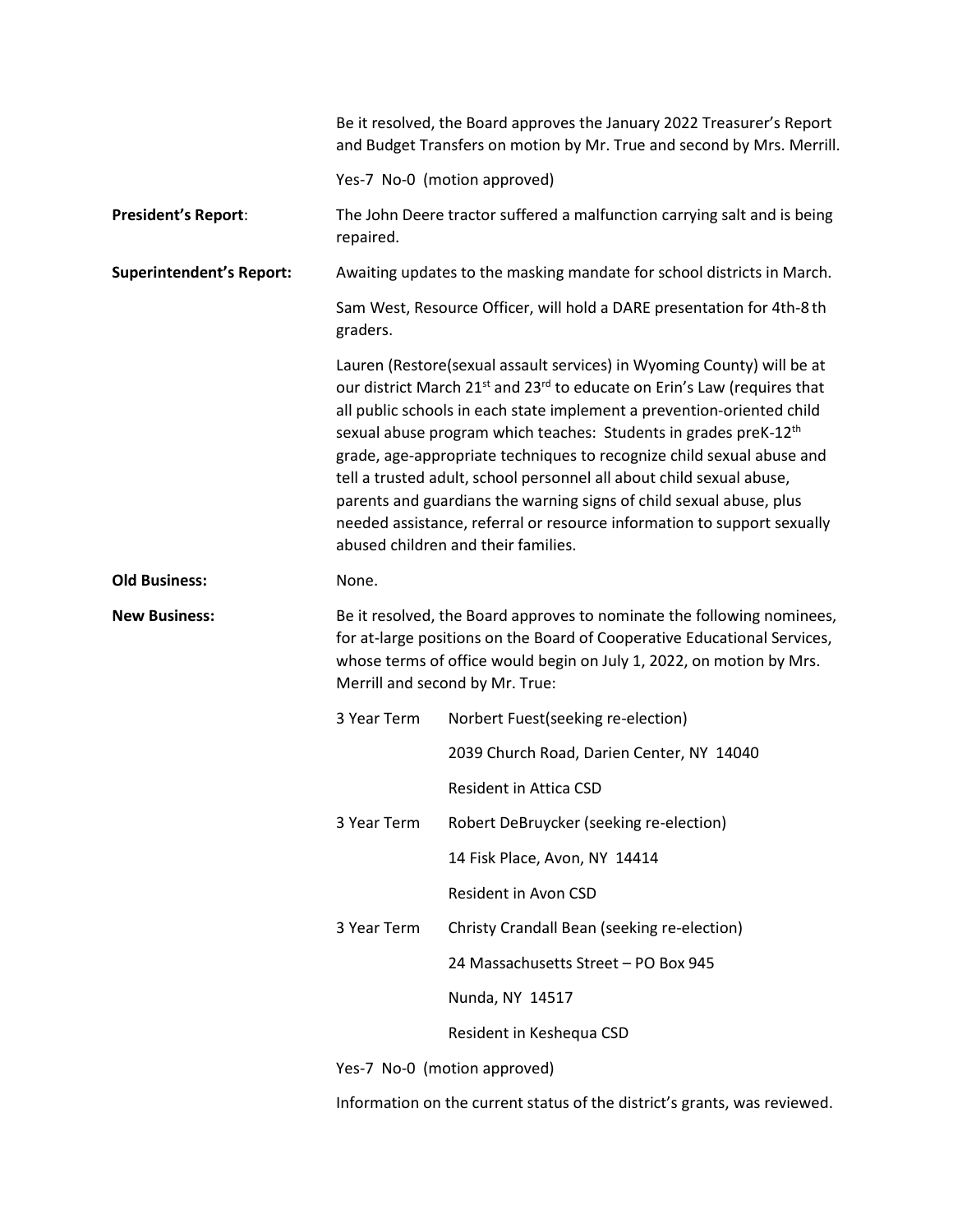Budet Review included the following:

-Foundation Aid is at 3% or \$51,000 more than last year.

-Building Aid will end in 2024-2025, need to prepare for the next building project.

-Transportation Aid and BOCES Aid projected in the Governor's budget is not accurate, we will need to calculate

-Maintain BOCES rental income.

-Texas Brine Pilot Program 2021 payment was negatively impacted by the Town of Middlebury reassessment.

-Salaries, the biggest expense, are unknown, as the district is in negotiations, with both groups.

-No letters of retirement have been received.

-Staffing will remain the same.

-Summer cleaners, to be determined.

-Minimum wage increase of 5.6%.

-Request for Proposal of auditing services has been issued.

-Terms and Conditions Agreements for 2022-2023 are waiting for the completion of negotiations of the two groups.

-BOCES still working on projected expenses.

-Edutech costs have risen.

-Tax Cap is not 2%, our school is 3.27% or \$68,242, if the budget goes above the 3.27%, a super majority vote will be needed for the budget to pass. A 1% increase in taxes equals \$21,000.

-Career/Technical costs increased 17%, as more students are enrolled.

-Transportation includes a new micro bus with wheelchair, by 2027 all new buses purchased will be electric and by 2035 the entire fleet has to be electric.

-Special Education costs are unknown.

-Health Insurance will increase 12.5%.

-Employees Retirement will be 11.6% and Teachers Retirement will be 10.29%.

-Capital Project debt will be paid off in June.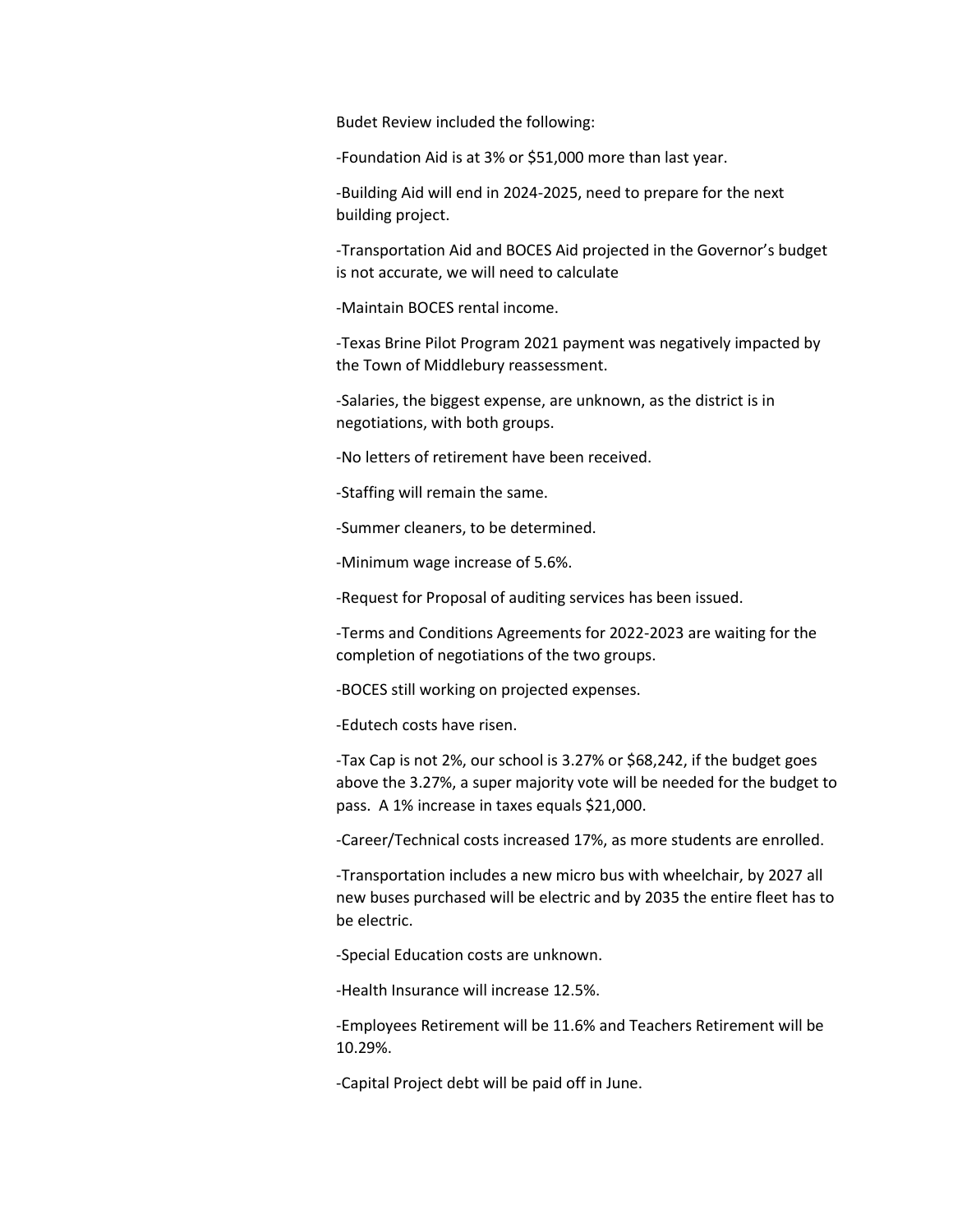-Continue to aid the Capital Project Reserve for the next project.

Be it resolved, the Board approves to purchase (2) iPods for school media on motion by Mr. True and second by Mrs. Washburn.

Yes-7 No-0 (motion approved)

Be it resolved, the Board approves the following on motion by Mr. True and second by Mrs. Washburn:

WHEREAS, on January 24th, State Supreme Court Justice Thomas Rademacher of Nassau County ruled that the New York State mask mandate was unconstitutional, citing lack of proper legislative due process: "The mandate is a law that was promulgated and enacted unlawfully by an executive branch state agency, and is therefore void and unenforceable";

WHEREAS, Appellate Division Justice Robert Miller granted a stay on the States masking rules, pending an appeal to Justice Rademacher's decision

WHEREAS, on February 10th, 2022, Governor Hochul lifted the mask mandate for businesses and public gatherings across New York State;

WHEREAS, the state has nevertheless decided to require the continued use of masks/face coverings in schools across New York State;

WHEREAS, the Board of Education recognizes the confusion these unprecedented legal rulings are causing across our community and state is leading to undue stress on our students, parents, staff, and other community members;

WHEREAS, the Board of Education realizes the community is looking to us to provide insight as to what the official status of mask mandates is within our school buildings, vehicles, and grounds;

NOW THEREFORE BE IT RESOLVED, the Board of Education will defer to the official position of our local health department (Wyoming County Department of Health) on when we should lift mask mandates;

BE IT FURTHER RESOLVED, that once Wyoming County Health Department policy allows for the discontinuation of masking mandates, Wyoming Central School will no longer enforce our current masking policy;

BE IT FURTHER RESOLVED, that until such time as the Wyoming County Health Department allows for removal of our current masking policy,